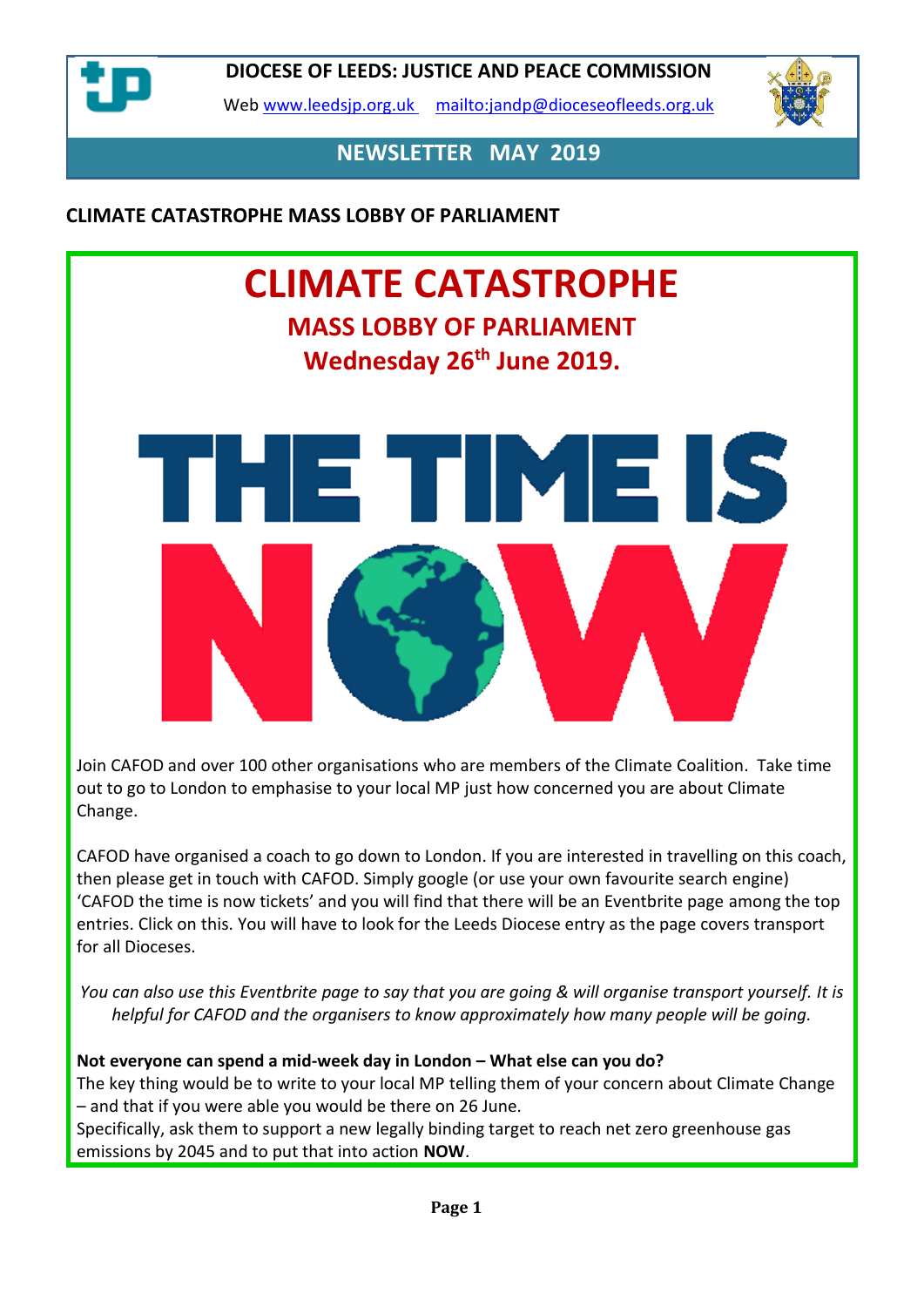Web [www.leedsjp.org.uk](http://www.leedsjp.org.uk/) <mailto:jandp@dioceseofleeds.org.uk>



# **NEWSLETTER MAY 2019**

### **TWO LIVE SIMPLY AWARDS IN THE LEEDS DIOCESE IN ONE MONTH!**

A second parish in the Diocese has obtained the CAFOD Live Simply award. On top of this one of our schools has also achieved the award. Here are the details:

#### **OUR LADY OF KIRKSTALL PARISH LEEDS**



The Leeds parish of Our Lady of Kisrkstall, encompassing the church communities at St Mary's Horsforth, Holy Name in Cookrdge and the Assumption church in West Park have been working towards this award for over two years. The idea came from the CAFOD group in the parish but was readily taken up by the parish council and the core principles of Live Simply(illustrated in the photo above taken at Holy Name church) were even built into the guidelines that the parish council uses.

Earlier this month two Live Simply assessors visited the parish to examine what the parish had done. Maggie McSherry, leading the assessment, said "*This large parish has achieved so much in less than 2 years. I could highlight the inspirational monthly LiveSimply newsletter, the gardening club, the Lampedusa Cross pilgrimage, the Lenten prayer stations in the park, the new compost bins and recycling. The list goes on, but the overall effect on the parish has been so much more than the individual parts. It has* 

*touched so many people's hearts, and that is what is most important. Fr Pat has enabled the parish to work together and reflect on the concerns of today"*

Paul Kelly, co-assessor, added "*For me what was so effective was the way this very large parish, that had been created from three separate and quite distinctive churches, has from the outset seen LiveSimply as a strategic development which has united the parish and forged a new experience of community. Living simply has simply become a part of what they do, and this means it will continue into the future as part of their Christian mission to live out the Gospel.*"

Pauls' comments were echosed by parish priest, Fr Pat Smythe, "The Parish Council agreed that the programme had real value in its own right but also felt it would be a significant agent in furthering the desirable integration of the three churches (former parishes) which now comprised the new pastoral entity of the Parish of Our Lady of Kirkstall. This has proved to be the case in practice. The LS programme has brought parishioners closer together through their participation in a range of activities - which were more than simply social and had positive benefits within the family of the church and for the wider community."

One of the first activities they undertook as part of their journey towards this award was to do a survey within the parish to find out what people were already doing and what they already knew about climate change. Over 400 parishioners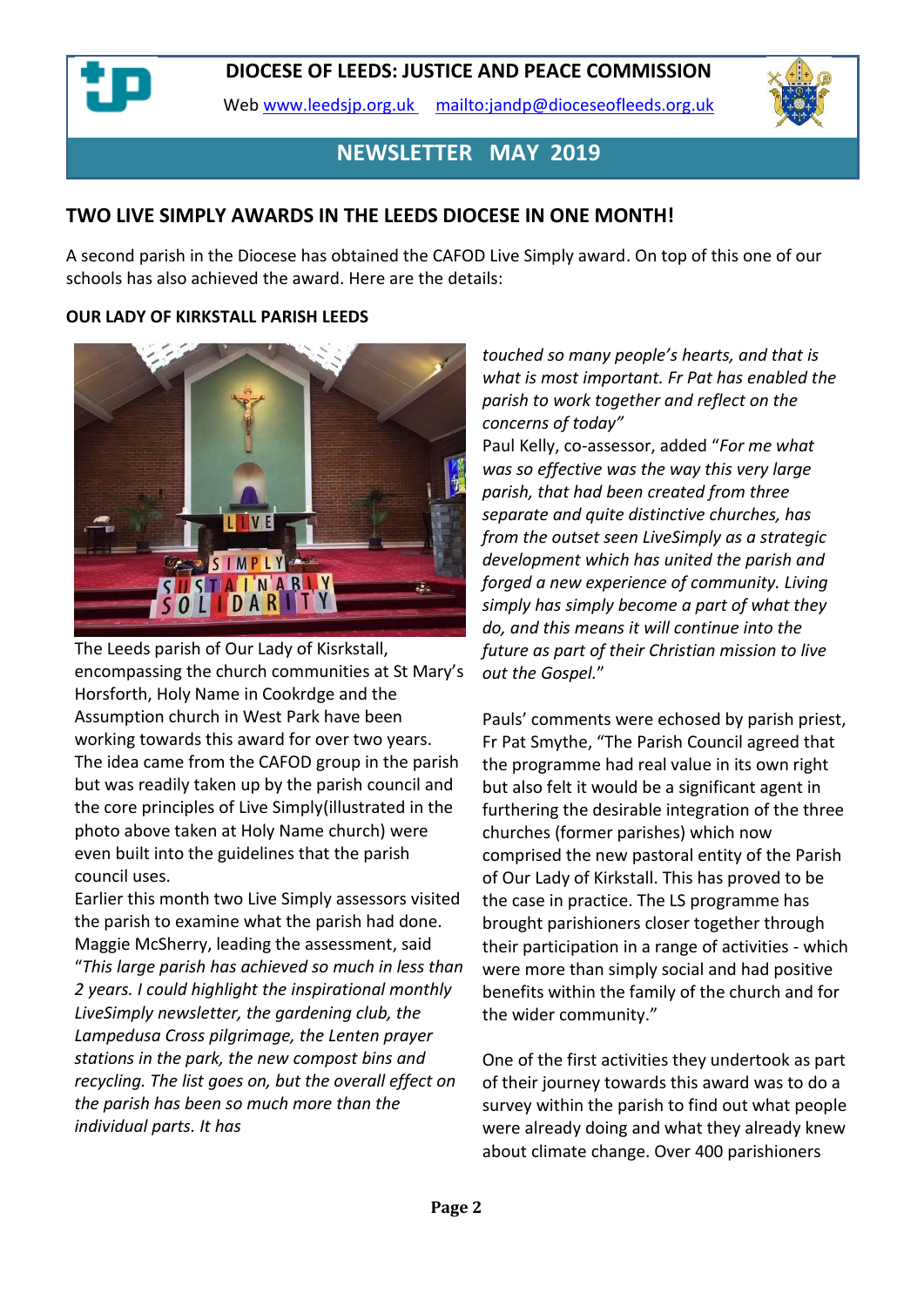

Web [www.leedsjp.org.uk](http://www.leedsjp.org.uk/) <mailto:jandp@dioceseofleeds.org.uk>



# **NEWSLETTER MAY 2019**



**Members of the Live Simply Group in Our Lady of Kirkstall Parish**

responded and earlier this year the Live Simply Group repeated the exercise to find out if anything had changed (and, again, over 400 parishioners responded). Michael Emly, one of the members of the parish Live Simply Group, commented that *"Over 40% of people responding agreed that the Live Simply programme had had an impact on their lifestyle with over 70% saying that they*

*regularly read the Live Simply bulltin monthly insert. This, for me, was a fantastic endorsement of the work that so many people in the parish have been doing over the last two, and more, years. We are delighted to have received this award and are looking forward to celebrating this in different ways in June & July"*.

#### **ST JOSEPH'S CATHOLIC PRIMARY SCHOOL WETHERBY**



The school community started on their journey towards the award in 2018. In the school newsletter issued at the end of April, the headteacher, Louise Milimojevic, commented "Over the last year we have been working towards living more simply at St Joseph's. Our Planet Protectors have worked hard to encourage us all to be less wasteful: reduce, reuse and recycle. They lead by example in school and have shared some excellent initiatives. In addition, our Mini Vinnies have led many fund raisers including the collection on old and unused coats, hats and scarves for refugee children and food, Christmas Hampers and Back Packs for families both locally and further afield who have very little."

One of the assessors for this school was Trish Sandbach, who is also a member of the Commission. She commented, "One of the things that they have done which I particularly liked, was to develop a group of 'Planet Protectors.' Planet Protectors are elected by each class, 2 from each. They are responsible for turning off lights when leaving rooms, turning off the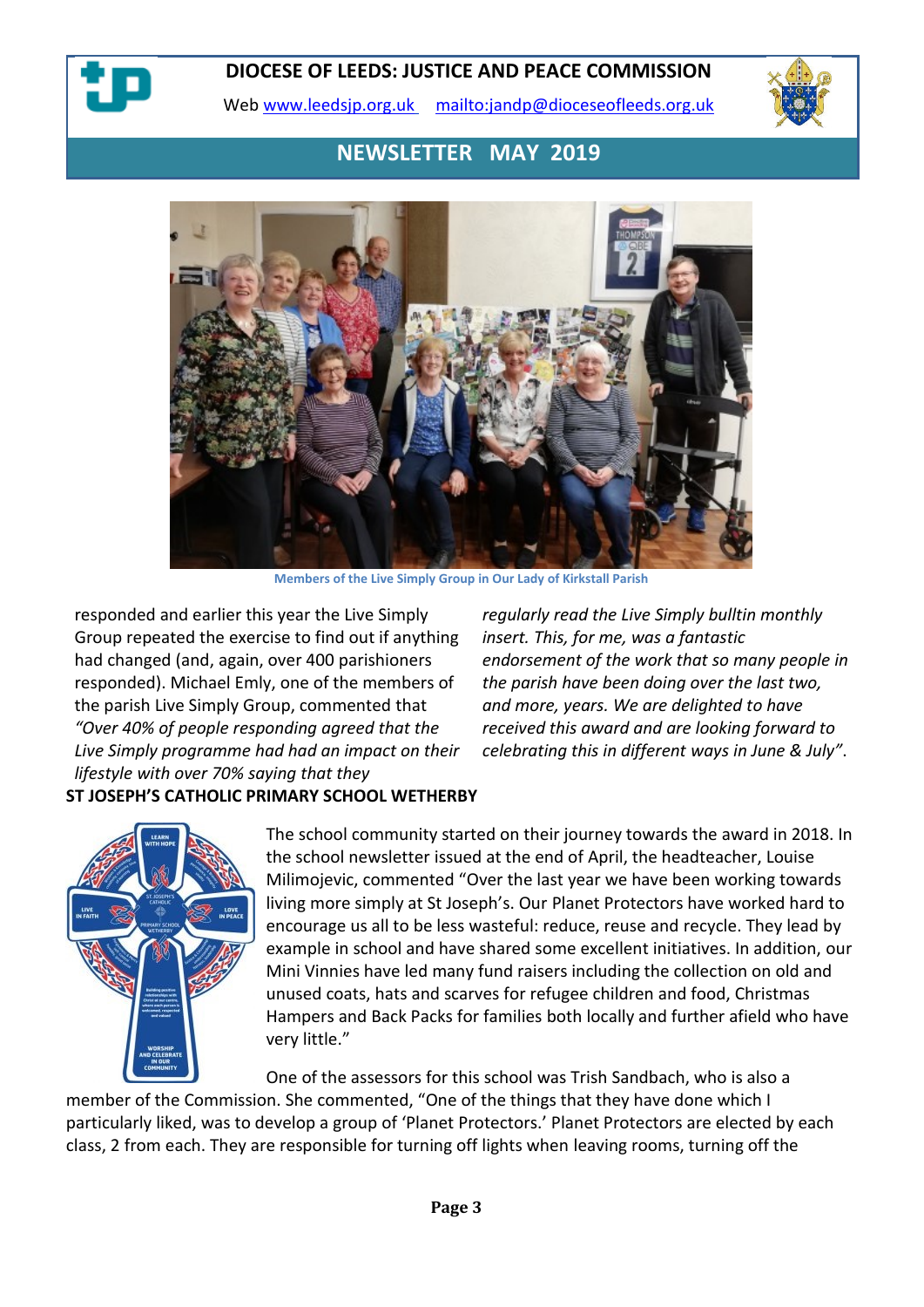Web [www.leedsjp.org.uk](http://www.leedsjp.org.uk/) <mailto:jandp@dioceseofleeds.org.uk>



# **NEWSLETTER MAY 2019**

computers at the end of the day, making sure that used paper is put in the right recycling bins, taps are not dripping and so on. We should have 'Planet Protectors' in all our parishes and schools!" Whilst Planet Protectors have clear specific responsibilities it is understood that everyone in the school is also responsible for the environment, local and wider. The Planet Protectors are seen as the "experts" if there is a problem. The Y6 class teacher supports them. The headteacher comments that "We still have lots of very exciting things planned as we continue to Live More Simply."

Many congratulations to both these communities on their awards and the Commission hopes that it will be an encouragement to those other communities in the diocese who have already embarked on this journey (St John Mary Vianney parish in Leeds and the church community at Good Shepherd in Mytholmroyd) and also an encouragement for others to take up the challenge.

**CANCELLING DEBTS** by John Battle

When it comes to economics, managing money and especially big numbers most of us feel it is a separate language game in an unreal field. And though debts build up they can reach a point when it seems best to ignore them and just hope they go away. Yet debts can crush both the individual person and indeed crush the economic life out of a poor country immiserating its people even further. In other words, debt causes real poverty.

The late twentieth century economic shift has been from producing and making things to sell to a financial system in which basically "money makes money". The new masters of investment are the "hedge fund" managers who bet on the best time to buy and sell businesses. The philosopher Antonio Negri points out that " today capitalism maintains itself by rents". The problem is that turning everything into rents leads to the build-up of debts. There is a worrying build-up of personal indebtedness in Britain but recently the OECD pointed out that the global economy faces escalating risks from corporate debts with as much as £3.1 trillion needed to be repaid or refinanced over the next three years. This corporate debt is now more than double what it was before the 2008 banking crash. Low interest

rates have led to borrowing but now that central banks worldwide are beginning to raise them, companies and whole countries are at risk of running into real difficulties. As the OECD warns "central bankers have become increasingly worried by the rapid growth in recent months of US leveraged loans, lending to already highly indebted countries" for which we should read "particularly the poorest countries".

Some years ago, a public campaign by CAFOD and other aid agencies in Britain successfully lobbied for a " Jubilee Year" arrangement to get our Government and others in the rich G20 club to cancel the debts of poor countries or at least reschedule them to prevent drastically increasing poverty. At that time the Vatican issued moral guidelines on attitudes to managing debts for both financial institutions and individuals and warned of the dangers of " financialisation". Pope Benedict Emeritus and Pope Francis both have reinforced the warning challenging a system which not only generates but actually thrives on debt. As fearful rumours of another crash and recession begin to emerge, now is the time to look again at that theology of the " Jubilee Year" which wiped slates clean but also work on developing more sustainable and just economic systems.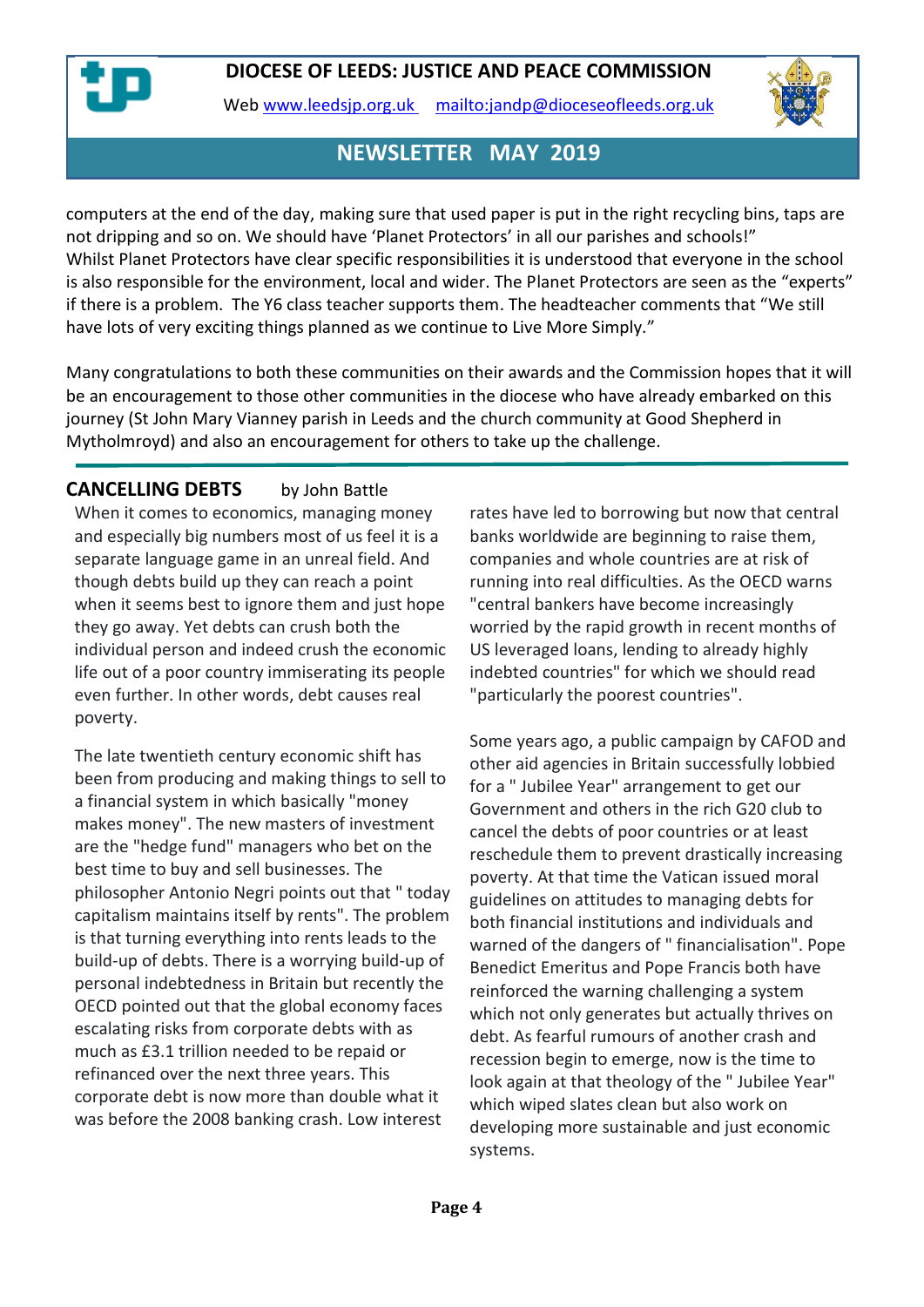

Web [www.leedsjp.org.uk](http://www.leedsjp.org.uk/) <mailto:jandp@dioceseofleeds.org.uk>



# **NEWSLETTER MAY 2019**

### **CREATION MASSES IN THE LEEDS DIOCESE** by Bronagh Daly

The parishioners of St Aelred's church in Harrogate, with the support of their CAFOD group members, celebrated creation at their 'Creation Celebration' mass on Sunday 12th May.



The church was decorated with images of flowers, butterflies, birds and insects and prayers and drawings adorned every pew in the building. It was a sight to see so much wonderful artwork on display from the children in the local primary school of the parish.

Bernadette Brodrick, on behalf of the CAFOD group invited me to their church originally to speak to the congregation about the new parish initiative 'Hands On: Colombia', and it was wonderful to hear that my visit was to be combined with a Creation Celebration mass.

I was also invited to visit the children's liturgy group where the children used the prayers from the Creation Celebration mass and discussed ways we could all become Zero Heroes in our own homes and communities.

Everyone who attended the mass was encouraged to come along to the refreshments and short talk, climate quiz afterwards and sign the petition to

ask the Prime Minister to do more to lower harmful carbon emissions by 2045. Parishioners used the grace dice as they enjoyed their food and discussed ideas about Climate Change, a younger members of the parish helped with the dice and petition signing.

The children and families at St Aelred's were keen to make sure, as a parish they get behind the Zero Hero initiative with the children, and also have pledged to do more to tackle Climate Change.

A member of the parish brought along fresh flowers from her garden to decorate the hall and also teach the children to make button holes and posies, a wonderful idea to reduce air miles of cut flowers bought from the supermarket.



#### **Could you host a creation mass in your church community?**



CAFOD have plenty of advice and resources on their website.

Why not get in touch with Bronagh in the CAFOD volunteer centre for the Leeds Diocese and she can help you to sort out the details.

Email [leeds@cafod.org.uk](mailto:leeds@cafod.org.uk) or ring 0113 275 9302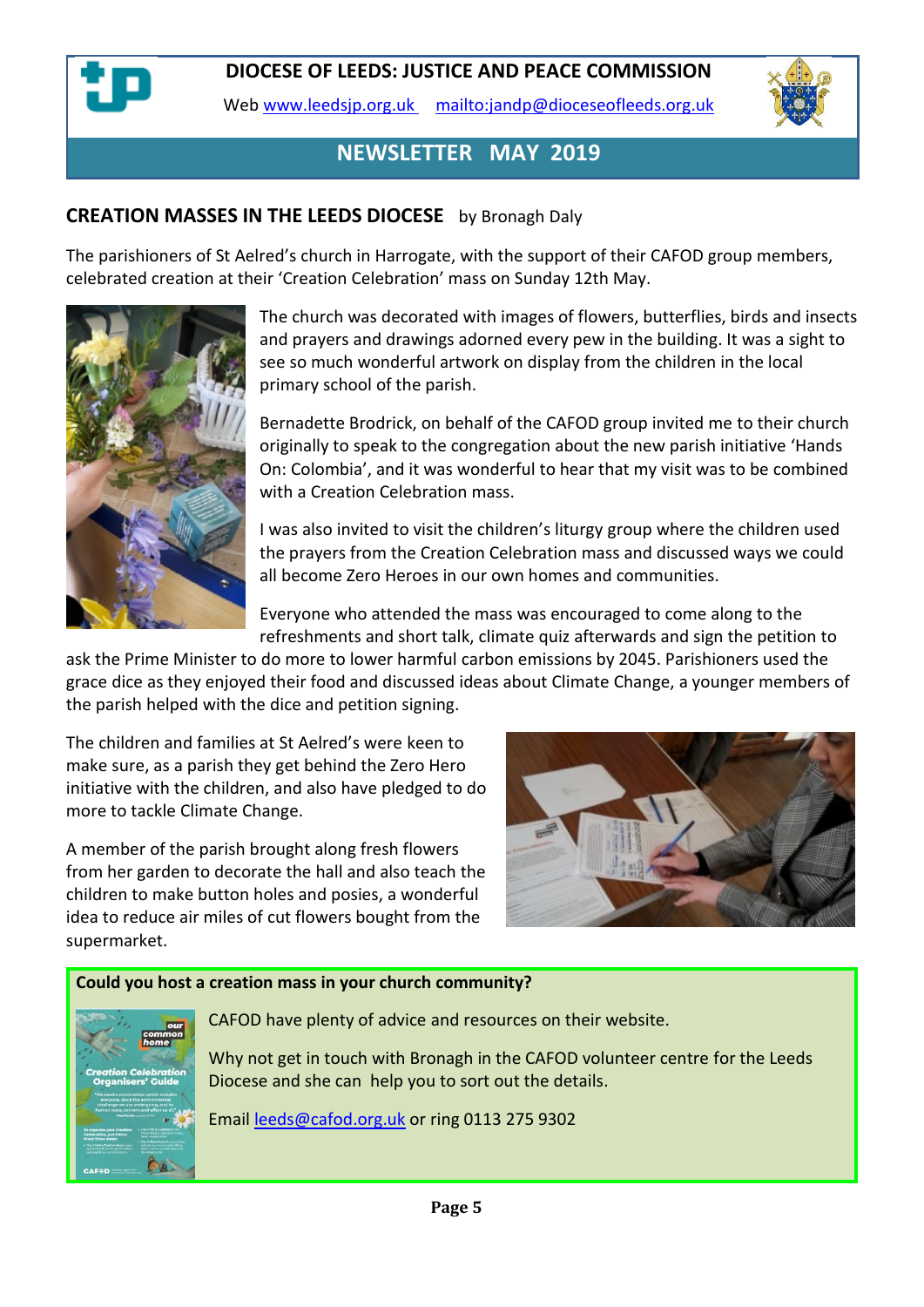Web [www.leedsjp.org.uk](http://www.leedsjp.org.uk/) <mailto:jandp@dioceseofleeds.org.uk>



# **NEWSLETTER MAY 2019**

#### **REFLECTION:**

Romero paid the ultimate price for living out his faith. His sanctity and life of prayer resonate with so many of the saints from the past. However, his legacy speaks to our time in a special way. His realisation of the reality of structural sin inspired a profound discipleship dedicated to human liberation.

The weakest in society were the guide to his ministry. He did not forge a "middle way" between an oppressive military on one hand and Marxist guerrillas on the other. He committed himself and his Church uncompromisingly to the liberation of the poor, and in that commitment revealed what true faith looks like in the world today.



*concluding paragraphs of an article "From inquisitor to saint" by Michael E. Lee, published in The Tablet, 13 October 2018, p. 8*

### **COME AND MEET THE NEW DIRECTOR OF PAX CHRISTI UK**



Our next full Commission meeting has, as a guest speaker, Theresa Alessandro, the new Director of Pax Christi UK. The Pax Christi Catholic peace movement operates in over 50 countries and has representation at both the UN and the EU. In the last 3 years there has been a great revival of interest in exploring nonviolence – kicked off at a Vatican-led conference 3 years ago. This is now a major strand in the work of the UK part of the movement. Alongside this it continues to deliver educational materials and deliver workshops in schools as well as develop highly praised prayer and liturgy resources.

Whilst there will be some other agenda items, we will be giving most of the meeting time explore informally with Theresa the current priorities of Pax Christi and for Theresa to find out about the peace issues that concern us most in the Leeds Diocese.

**EVERYONE** is welcome to come along to this meeting.

**Monday 10 June 7pm – 9pm John Wesley Room, Hinsley Hall Leeds LS6 2BX**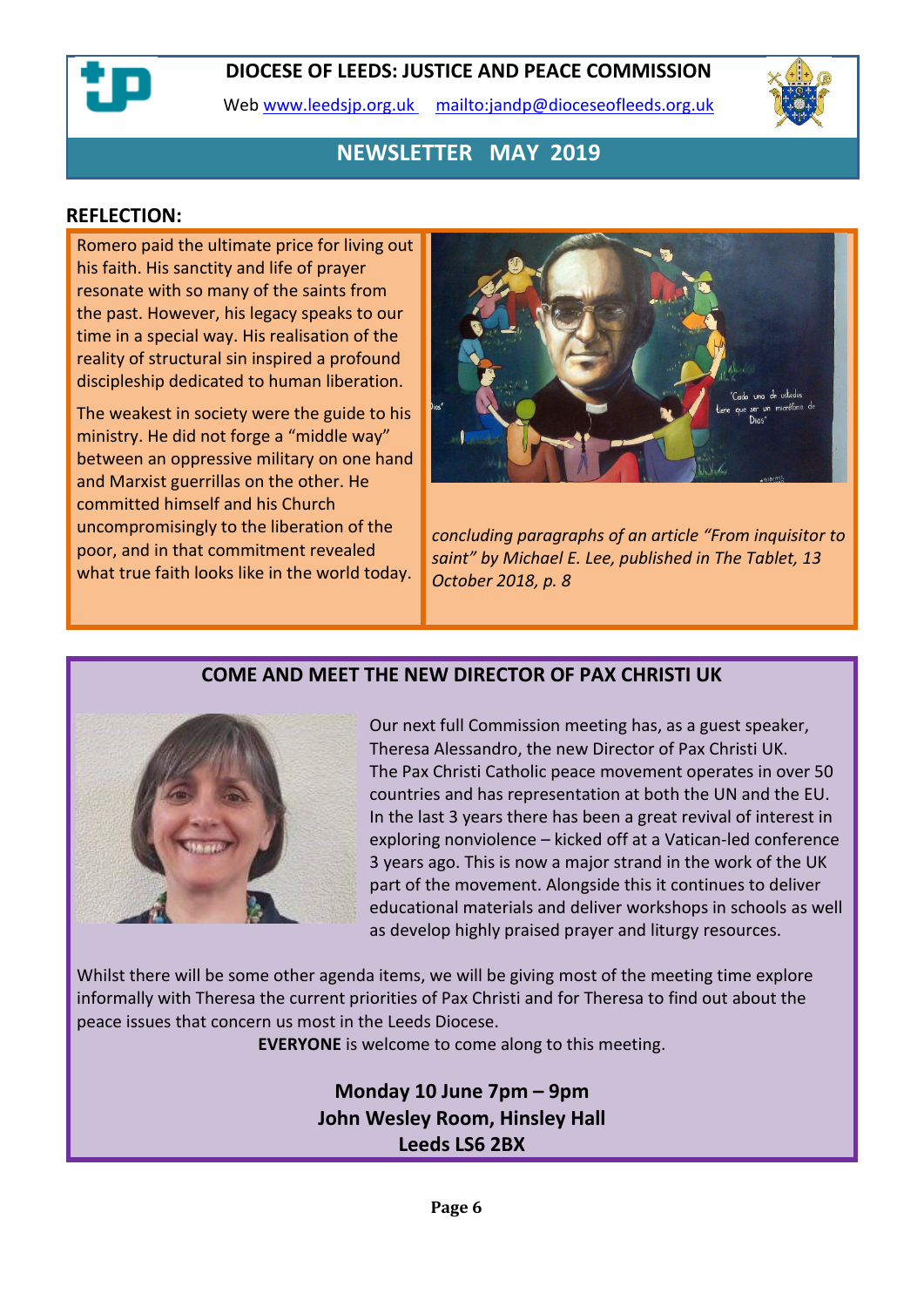

Web [www.leedsjp.org.uk](http://www.leedsjp.org.uk/) <mailto:jandp@dioceseofleeds.org.uk>



### **NEWSLETTER MAY 2019**

### **SPARK SOCIAL JUSTICE – OUR LATEST PROJECT**



Are you aged between 16-30yrs? **Would you like to make a positive** difference to the world we all call Home? For a while now we have been only too aware of the lack of younger people (with some exceptions) coming along to events organised by the Justice & Peace Commission.

With financial support from the Porticus Trust we have just started up a project that will run to the end of 2020. It is specifically designed to engage people aged between 16 and 30 on issues of Social Justice and help them think about what more they can do to make a difference.

Our aim is that by the end of this project there will be some groups of people in this age group who meet on a regular basis to reflect on issues of social justice in the light of their faith and then take action in the light of that reflection.

We will reach out to people in this age group through holding workshops in high schools, parishes and colleges. With a limited budget we will not be able to cover all the schools or parishes in the Diocese but at this stage we would welcome interest from any parish who would like to take part in this project.

Rather than re-invent the wheel, our approach will be to review existing materials from other organisations (such as Church Action on Poverty, CAFOD, Columbans UK, Global Justice Now, War on Want etc.) that already have a good track record of working with people under 30 about issues of social justice.

Leading the work on this project will be Ms Aoibheann Kelly.



Aoibheann comes from a background of working in drama and has extensive experience of working with small groups of people of all ages. Chair of the Commission, John Battle, comments "As a Commission we are delighted to welcome Aoibheann to carry out the activities on this important project for us. From my own encounters with young people I know they have a great passion for Climate Change, homelessness, poverty and a range of other issues. This project will give them an opportunity to reflect on what they can do in the context of their

faith. I know of Aoibheann through my involvement with some other local projects and I know that we are very lucky to have obtained her services."

If you are looking for ways of involving young people in social justice issues then email the office and we will put you in touch with Aoibheann to explore if this project might be helpful.